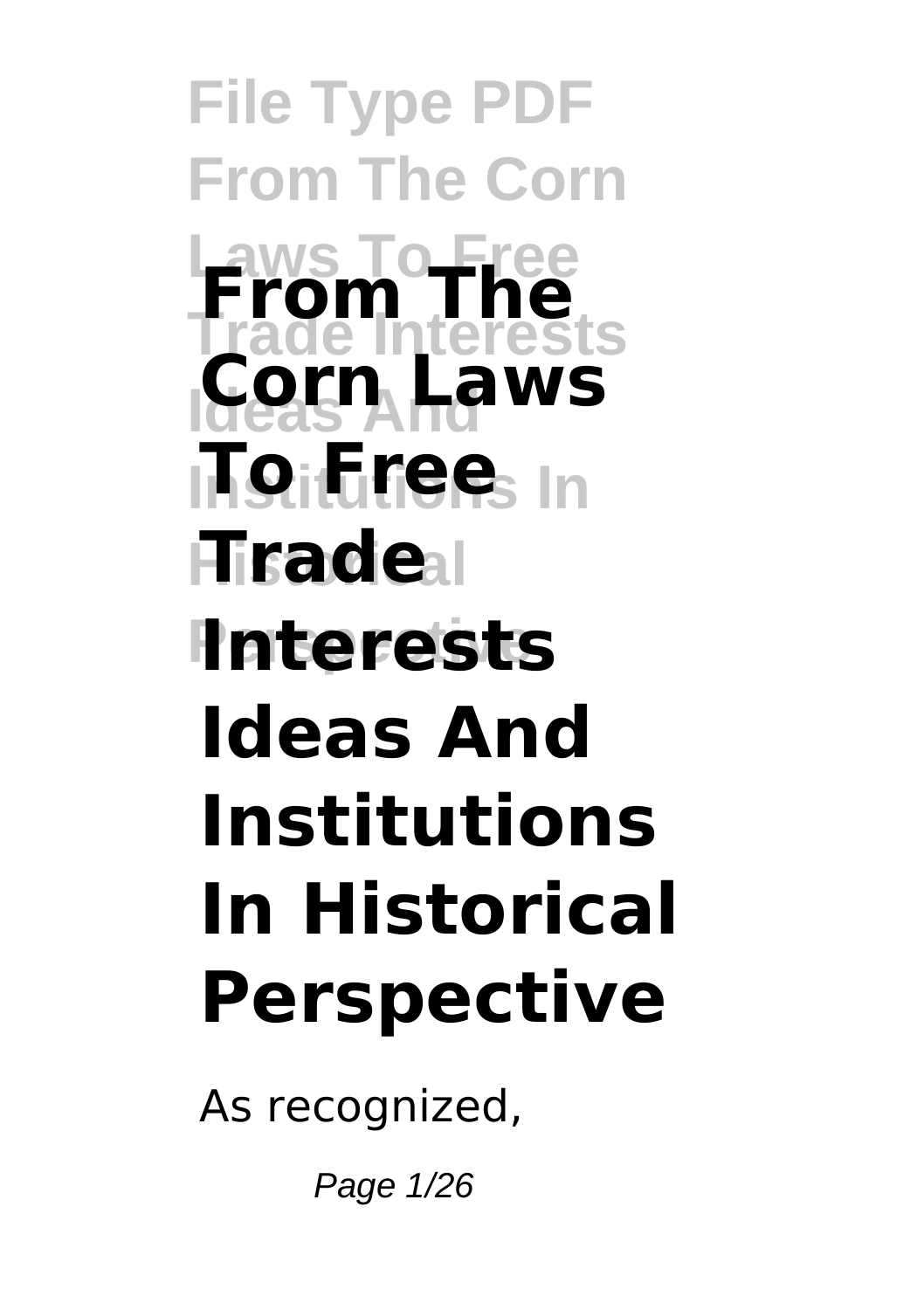adventure as capably as experience not quite **Ideas And** without difficulty as promise can be gotten **py just checking out a Paws to free trade** lesson, amusement, as book **from the corn interests ideas and institutions in historical perspective** as well as it is not directly done, you could admit even more with reference to this life, with reference to the world.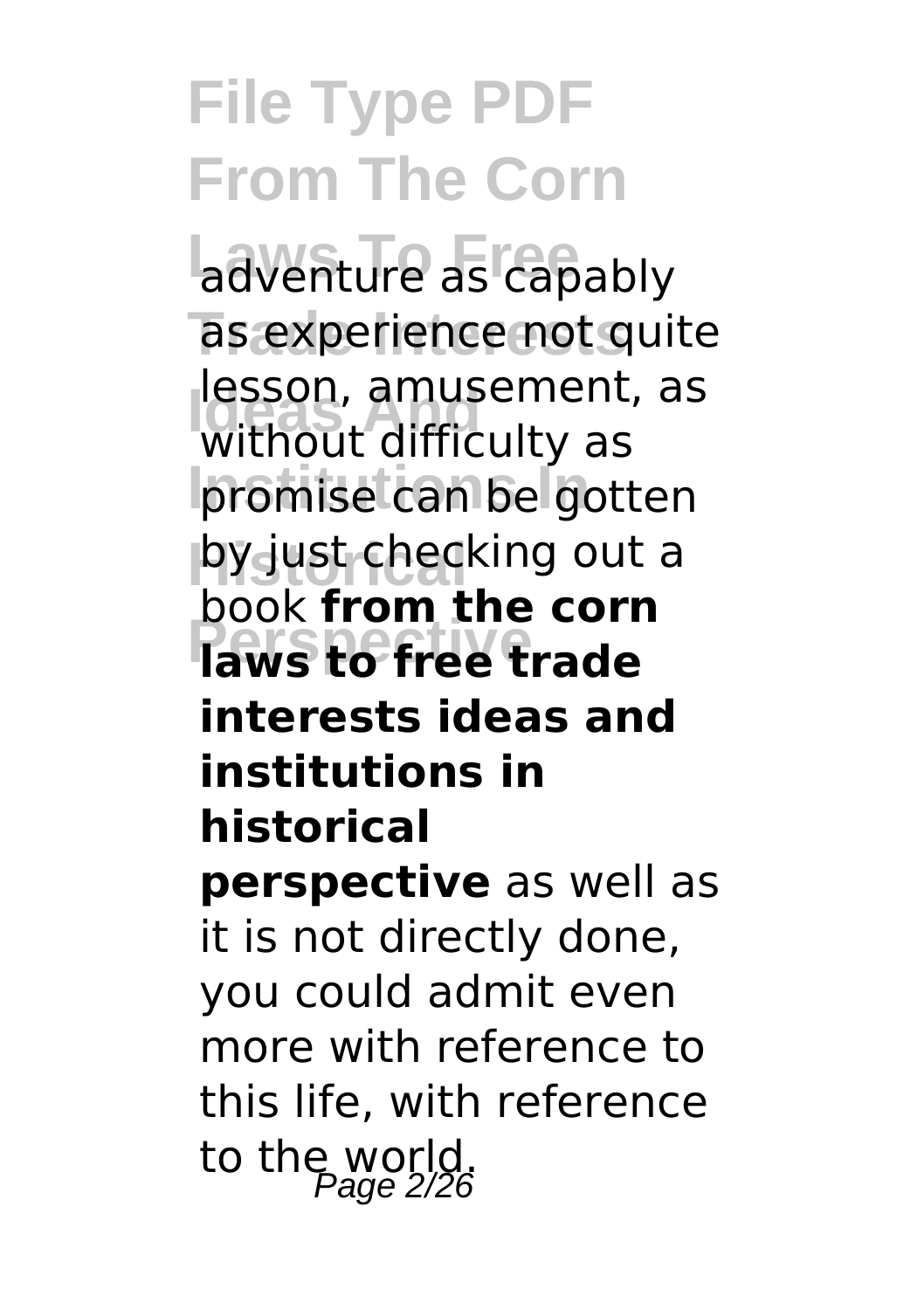## **File Type PDF From The Corn Laws To Free**

We provide you this **proper as with ease as** to acquire those all. We **Historical** meet the expense of **Pressure trade interests** easy pretentiousness from the corn laws to ideas and institutions in historical perspective and numerous ebook collections from fictions to scientific research in any way. among them is this from the corn laws to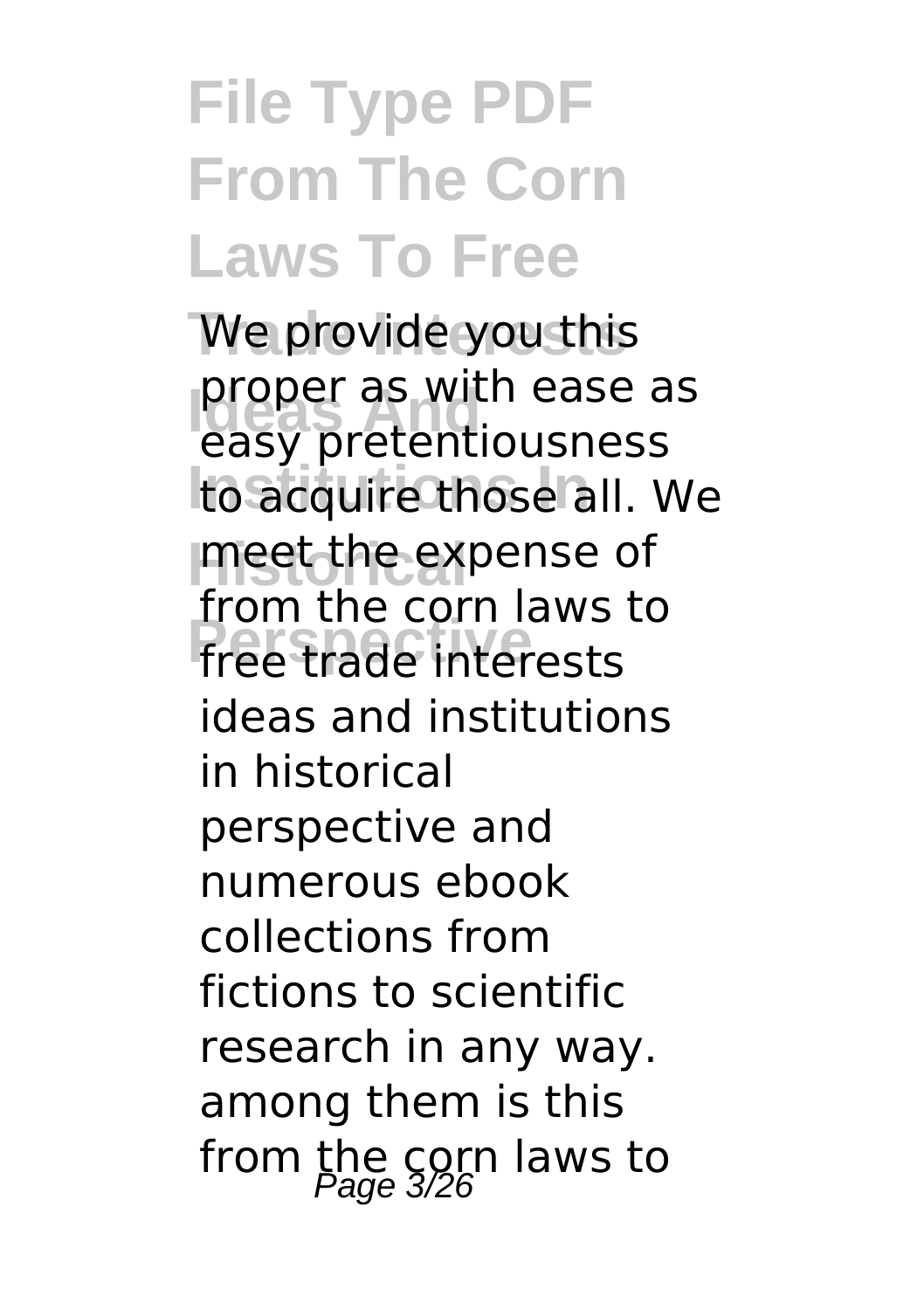free trade interests **Trade Interests** ideas and institutions In historical<br>perspective that can be **lyour partner.** In in historical

### **Historical**

**PRESPECTIVE TO A PROJECT** Much of its collection Gutenberg back in the mid-2000s, but has since taken on an identity of its own with the addition of thousands of selfpublished works that have been made available at no charge.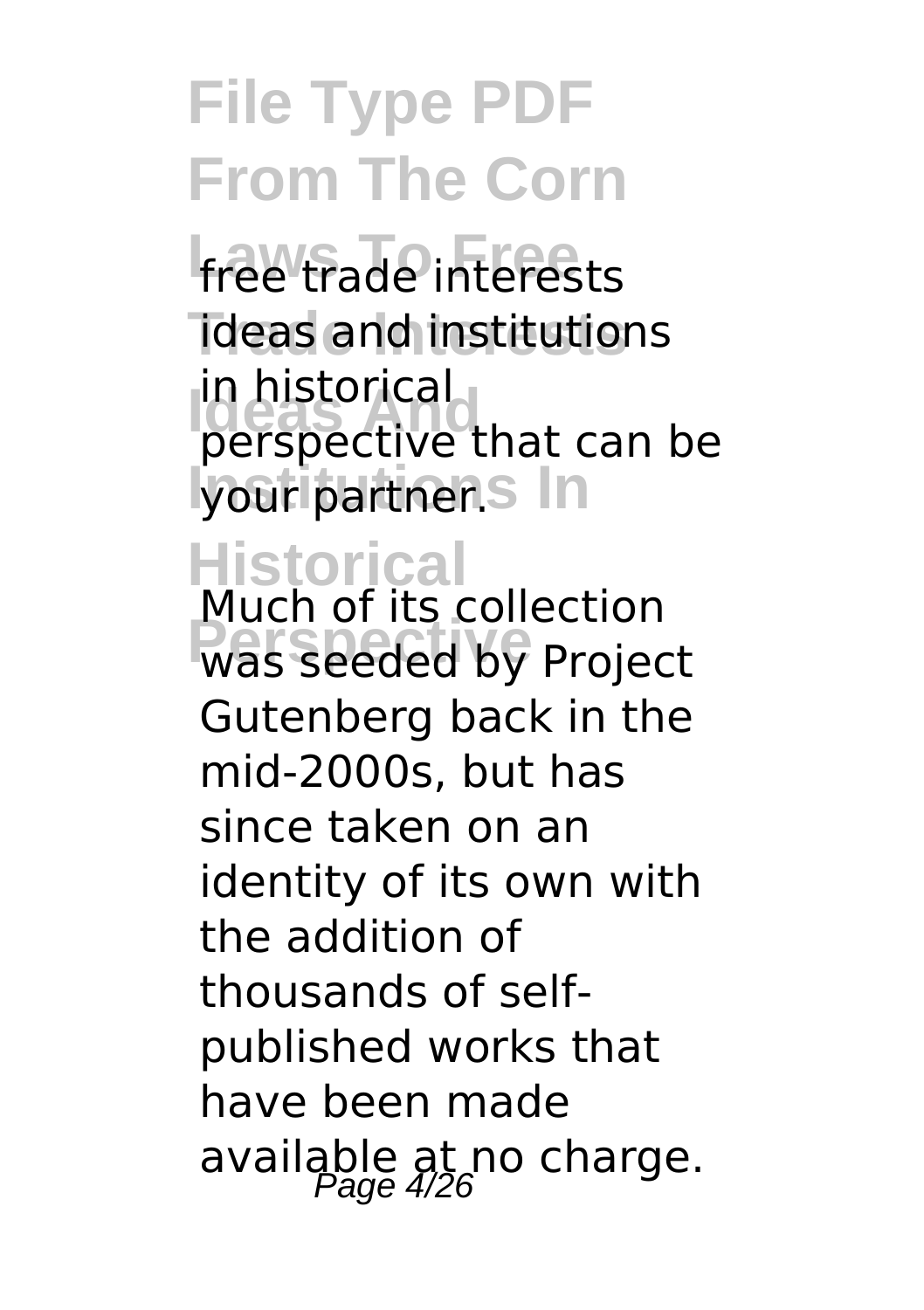**File Type PDF From The Corn Laws To Free**

**Trade Interests From The Corn Laws Ideas And** The 1815 Corn Law, **Iofficially "An Act to Lamend the Laws now in Processing**<br> **Proportation of Corn**". **To** force for regulating the The Corn Laws were tariffs and other trade restrictions on imported food and grain ("corn") enforced in the United Kingdom between 1815 and 1846. The word 'corn' in British English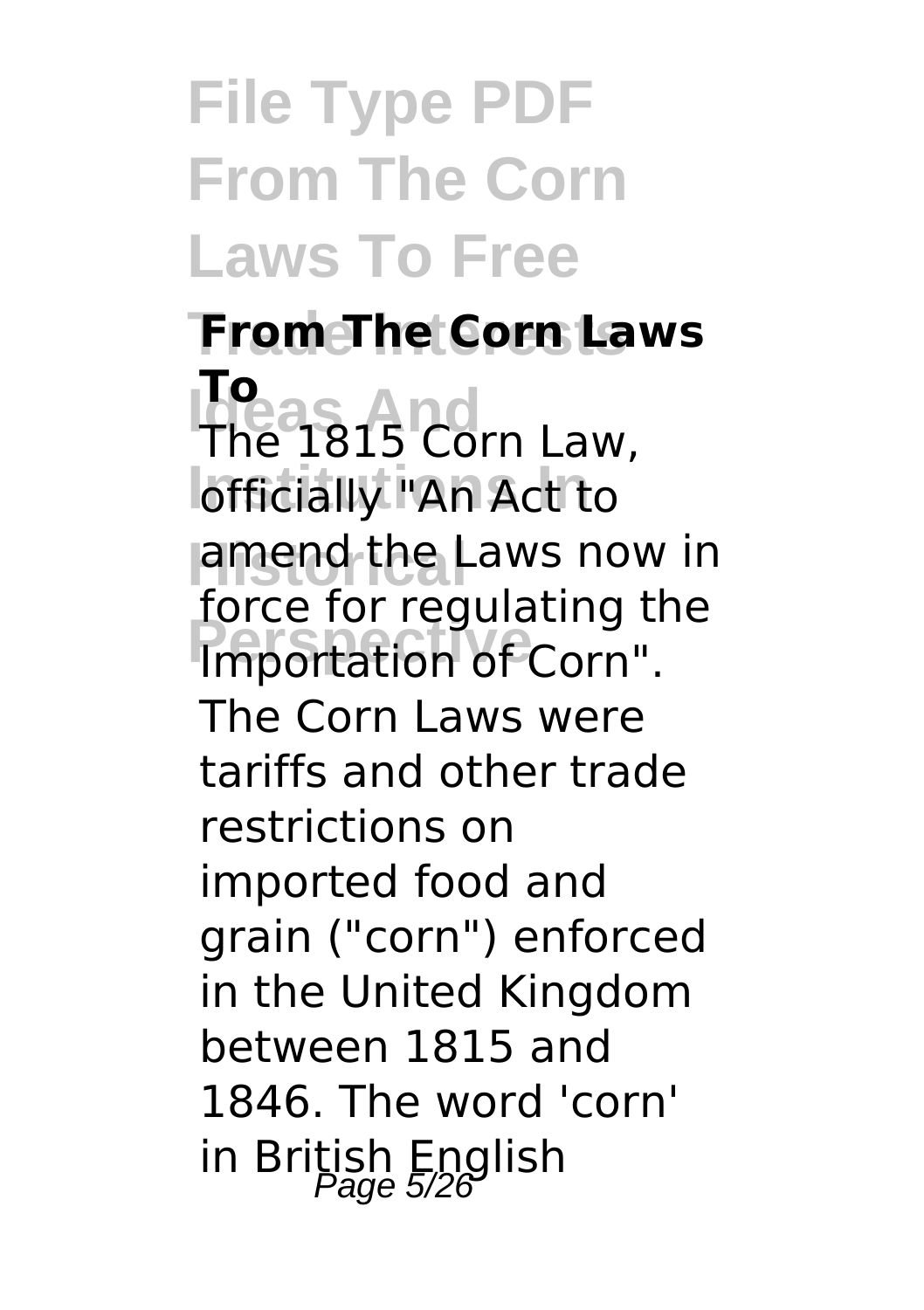denotes all cereal grains, including ts wheat, oats and barley.<br>Ideas

### **Icorn Laws 15 In Historical Wikipedia**

**Perspective** history, any of the Corn Law, in English regulations governing the import and export of grain. Records mention the imposition of Corn Laws as early as the 12th century. The laws became politically important in the late 18th century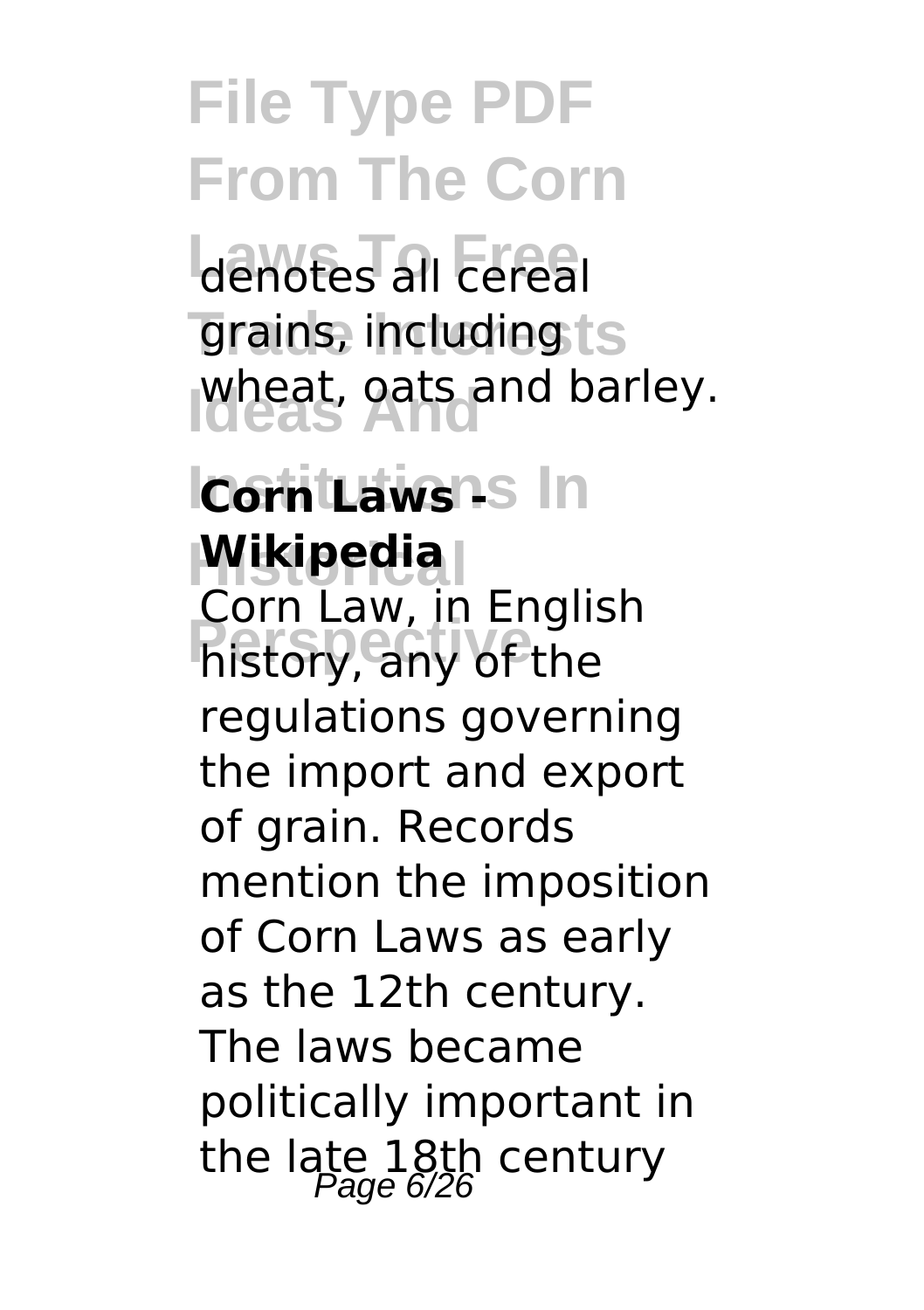and the first half of the **19th century, during Idde** grain shortage **Institutions In** growing population and **Historical** by the blockades **Napoleonic Wars.** caused by Britain's imposed in the

### **Corn Law | British history | Britannica**

The British repeal of the Corn Laws in 1846 is usually seen as the beginning of a unilateral move to free trade that served as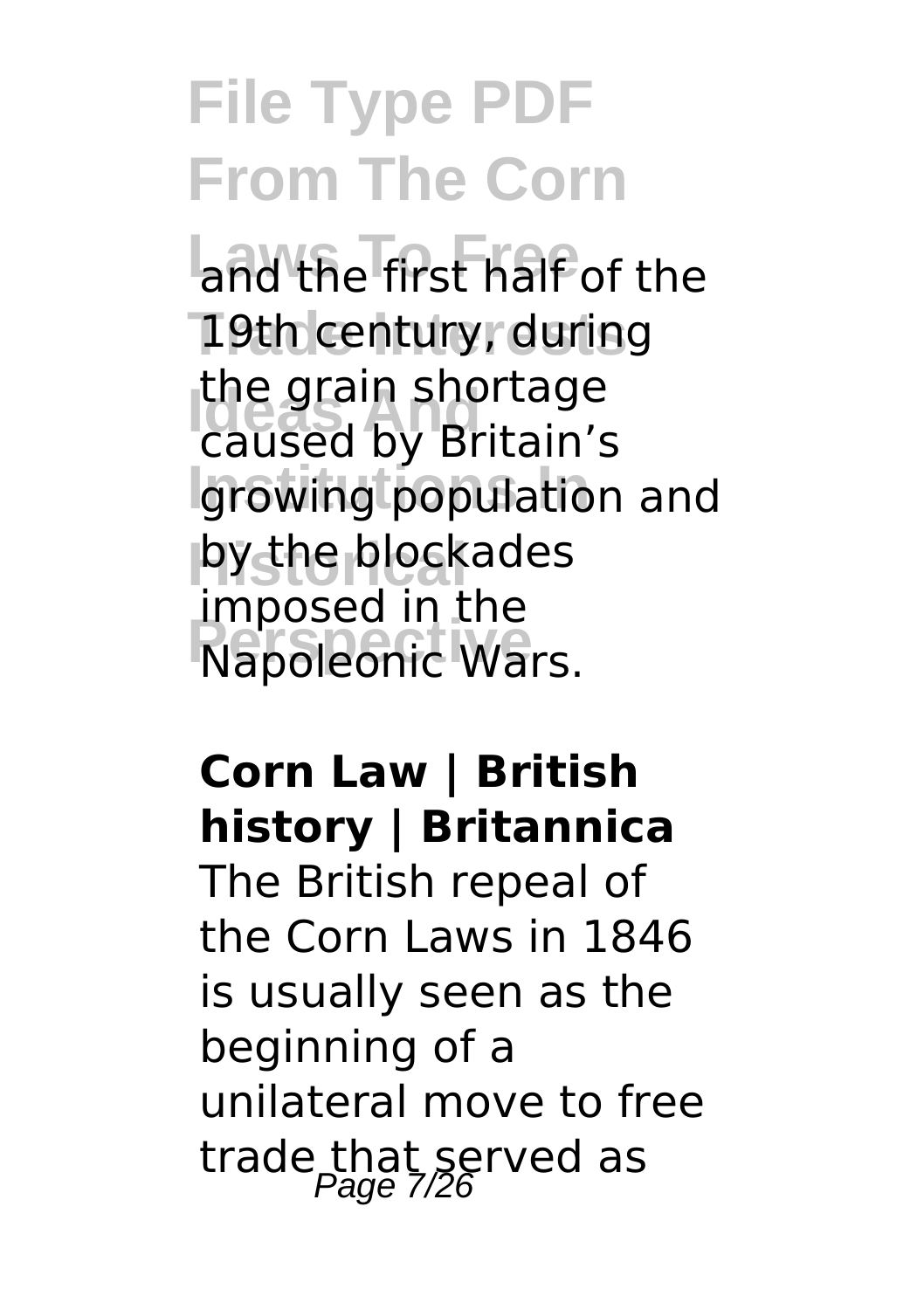**File Type PDF From The Corn** the pivotal event in the spread of economic **Ideas And** throughout western **Europe.** Historians **Historical** have also seen the **Perspective** reflecting Prime liberalization Repeal Act as Minister Robert Peel ' s (1788-1850) personal devotion to free trade.

#### **Corn Laws | Encyclopedia.com**

The Corn Laws 1815, these laws had a profound impact on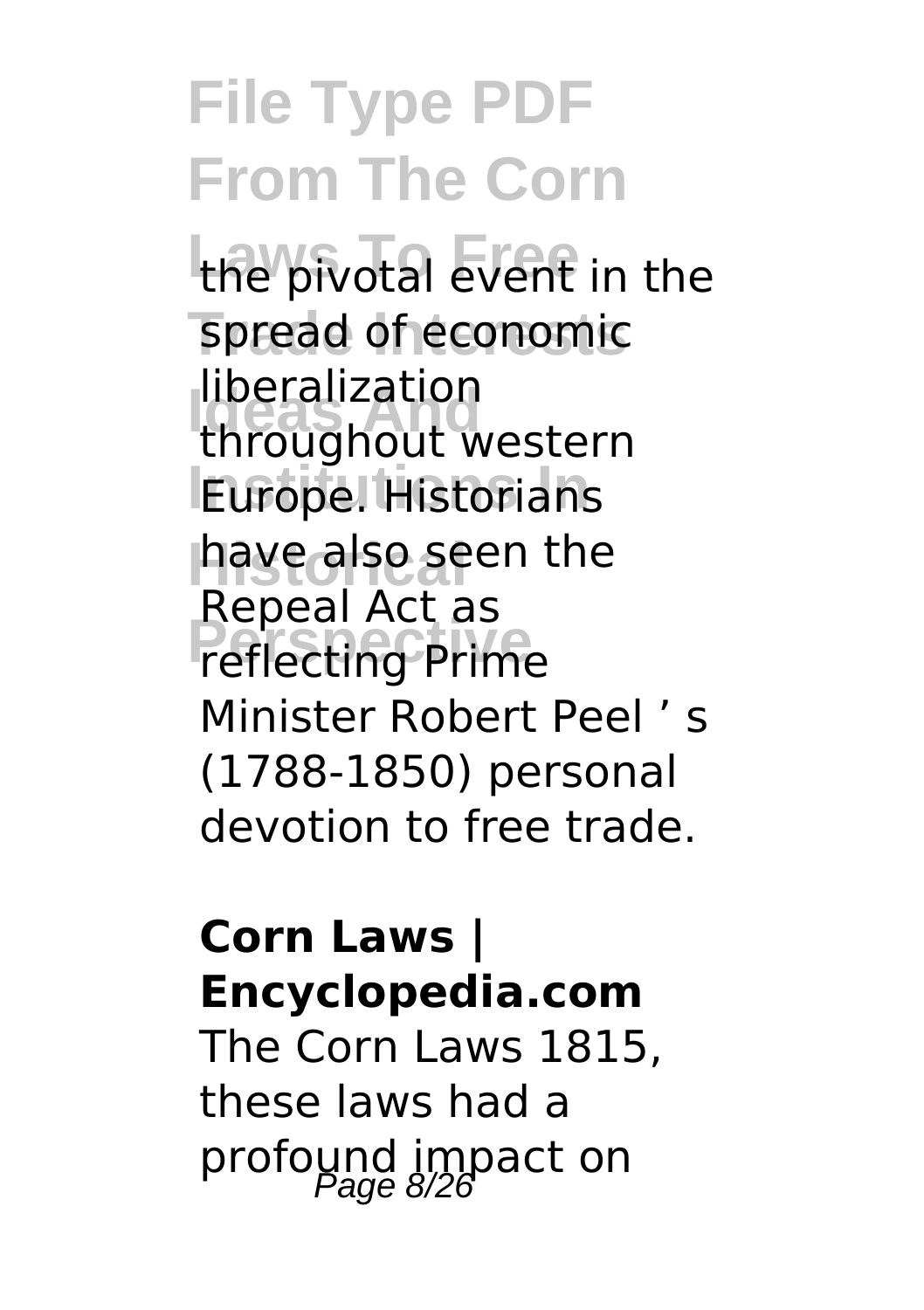every man, woman and **Trade Interests** child in Britain The **INAPOLEONIC WAT AND**<br>blockade Britain had **Institutions In** put in place to stop **Historical** goods coming from the **Perspective** British... At the end of Napoleonic war and the continent, put the the war,in 1815, these landowners were determined to ensure that the ...

### **Corn Laws 1815 - Intriguing History**

The Corn Laws which the farming industry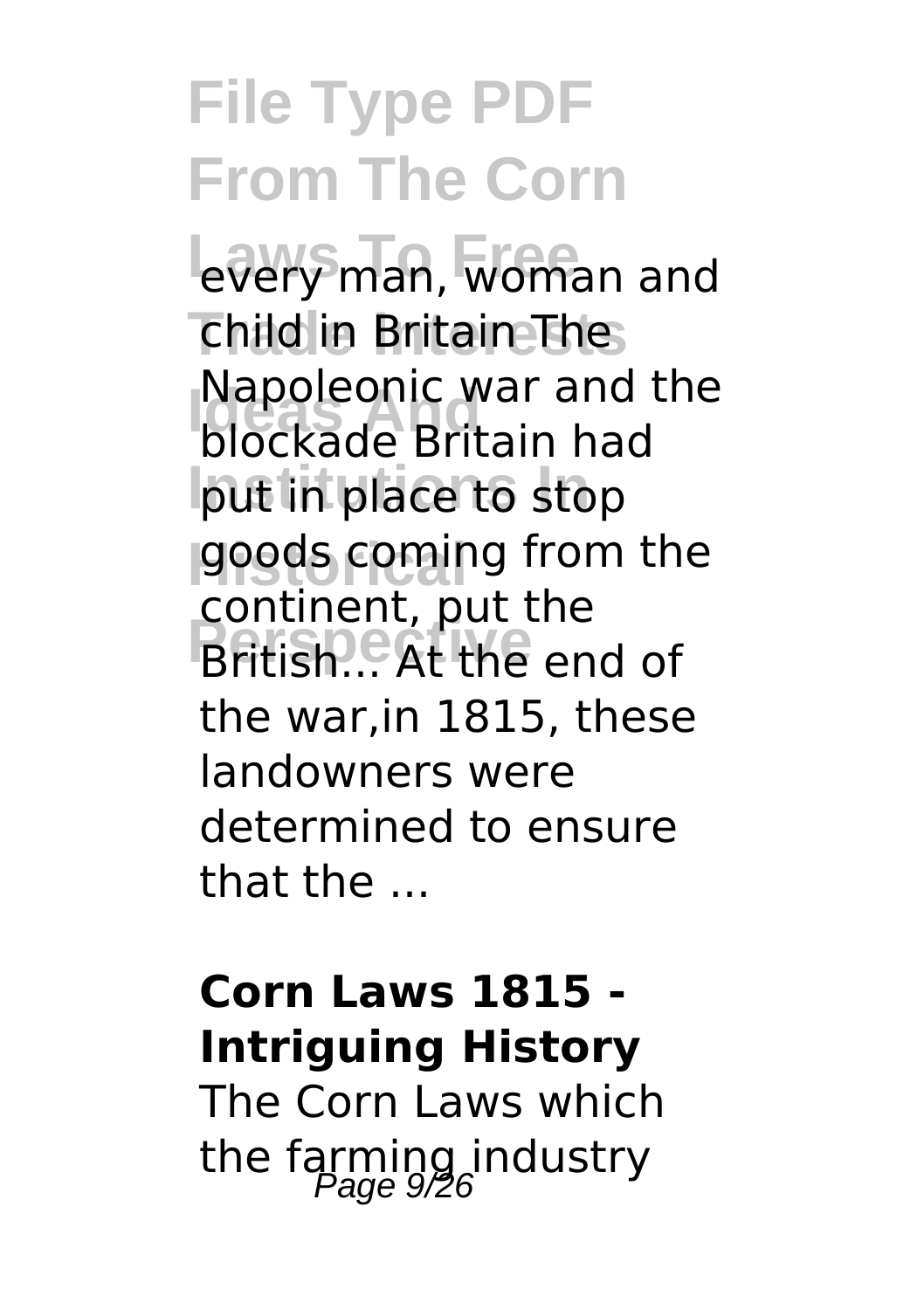imposed on the e country in 1815 were **Iddition**<br>tottering sector of the *<u>Ieconomy, but rather to</u>* **Historical** preserve the **Profit of the Napoleonic war**not designed to save a abnormally high profits years, and to safeguard farmers from the consequences of their wartime euphoria, when farms had changed hands at the fanciest prices, loans and mortgages had been accepted on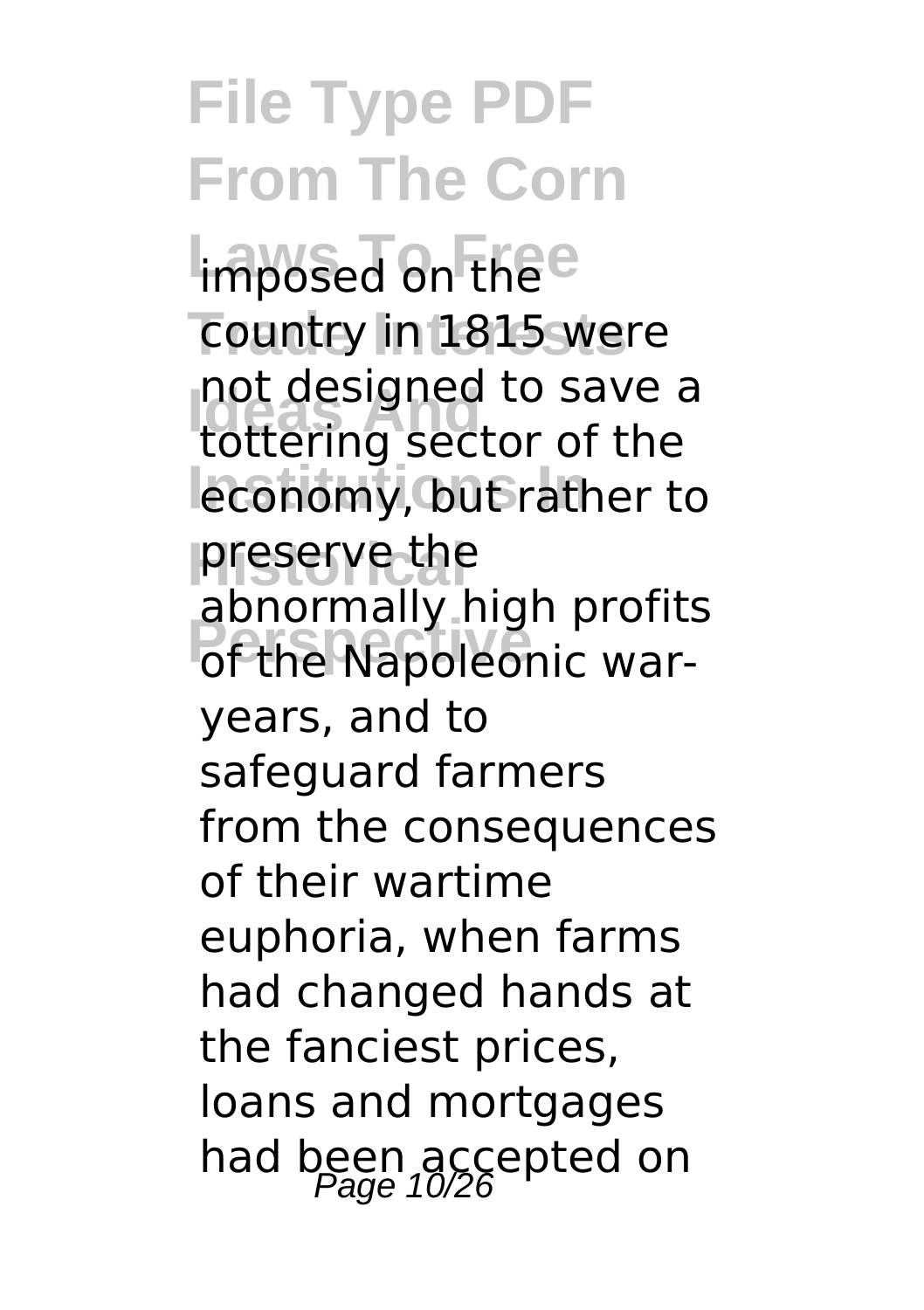**File Type PDF From The Corn Impossible terms. Trade Interests Ide Corn Laws**<br>**Victorian Web The Corn Laws were a Historical** series of British laws **Personally conservative The Corn Laws**  regarding taxes on passed in the 1800s. The laws were passed to favor and protect British land owners. Lord Liverpool passed them in 1815: If the price for corn was below 80 shillings per quarter, importing corn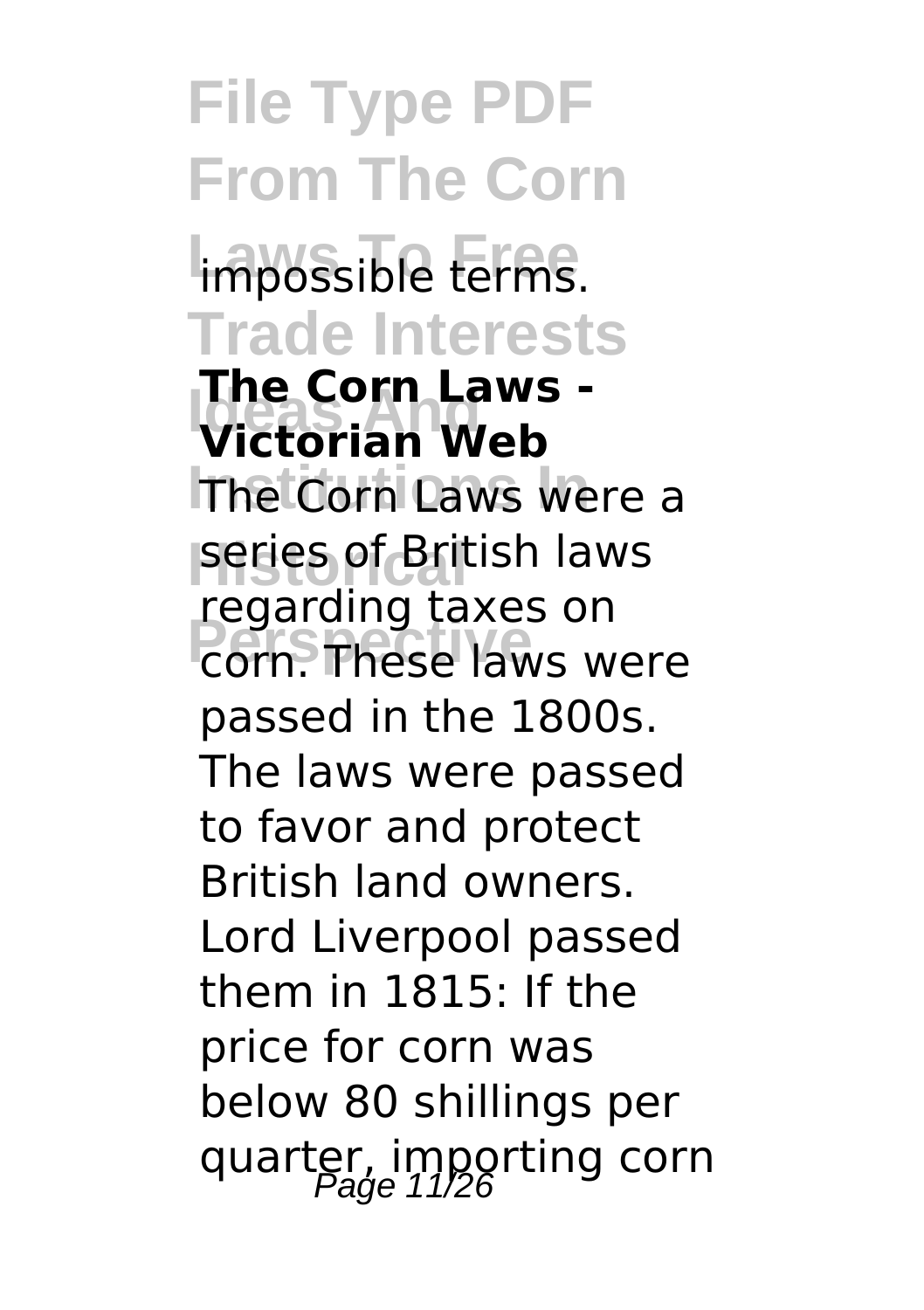was forbidden; if the price was above, there **Ideas** Amport taxes.

### *<u>Corn Laws - Simple</u>* **Historical English Wikipedia, Pencyclopedia the free**

The Corn Laws A Corn Law was first introduced in Britain in 1804, when the landowners, who dominated Parliament, sought to protect their profits by imposing a duty on imported corn.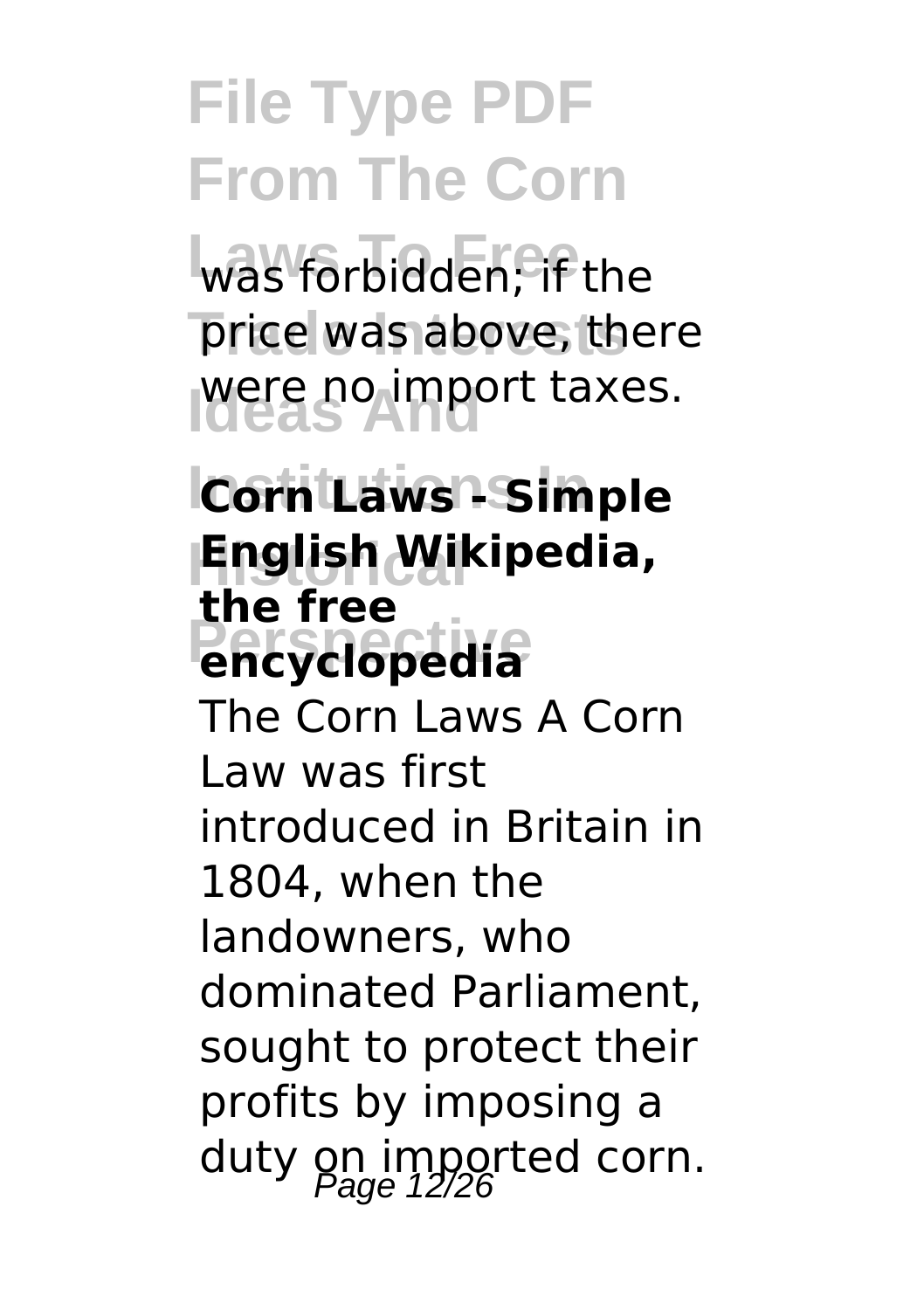**During the Napoleonic** Wars it had not been possible to import com<br>from Europe. This led to an expansion of **Historical** British wheat farming **Perspective** prices. possible to import corn and to high bread

#### **The Corn Laws**

In the result, many leases have been voided, and farms have been left without tenants. In 1828 the Corn Laws were revised by the Duke of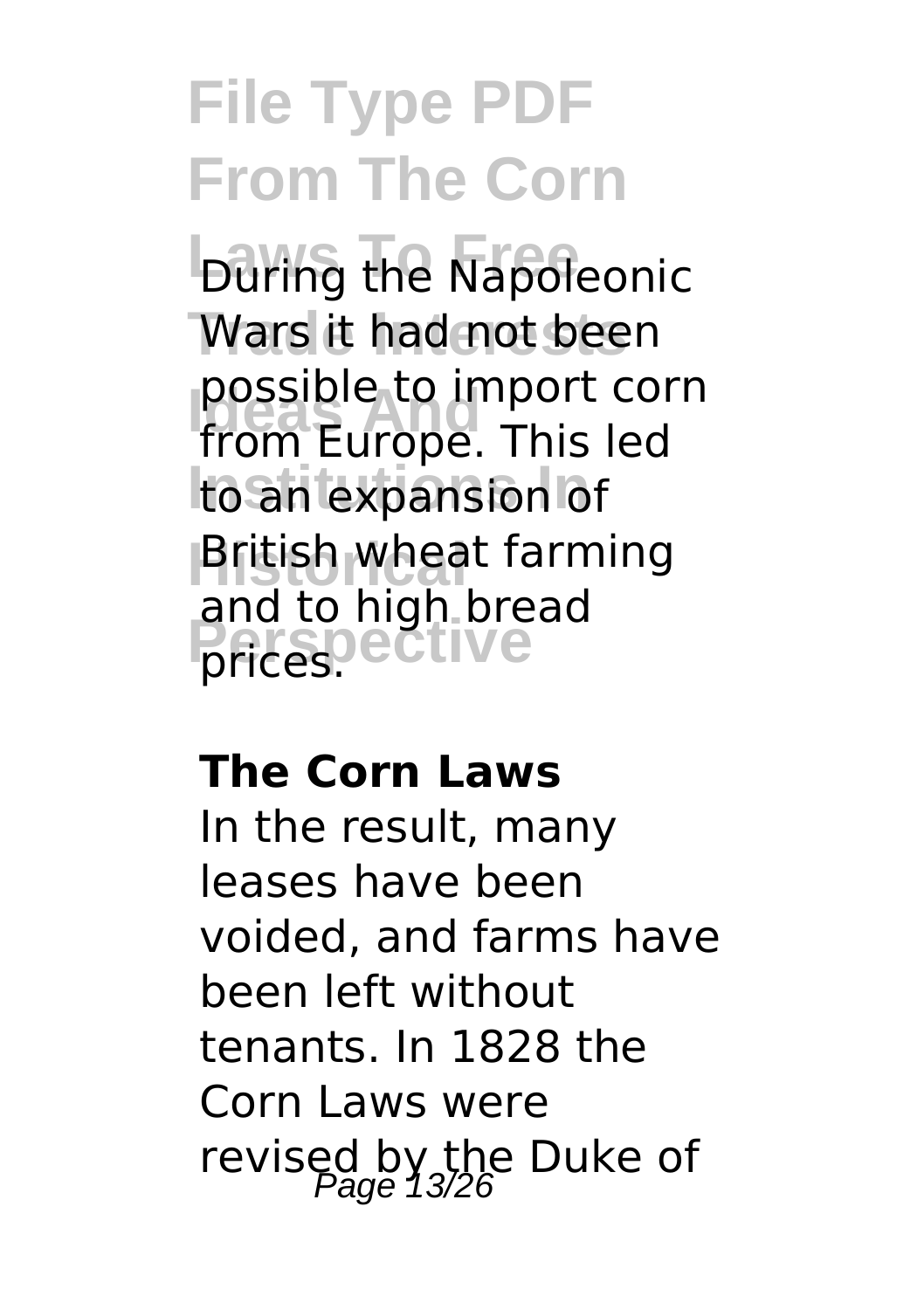**File Type PDF From The Corn** Wellington's ree government.rests **HUSKISSONINTOQUE** allowed foreign corn to **he imported** duty-free **Price rose to 73/- per** Huskissonintroduced a when the domestic quarter.

#### **The Corn Laws**

Corn laws, 1794-1846, set duties on grain imports into Britain to protect British agriculture from outside competition.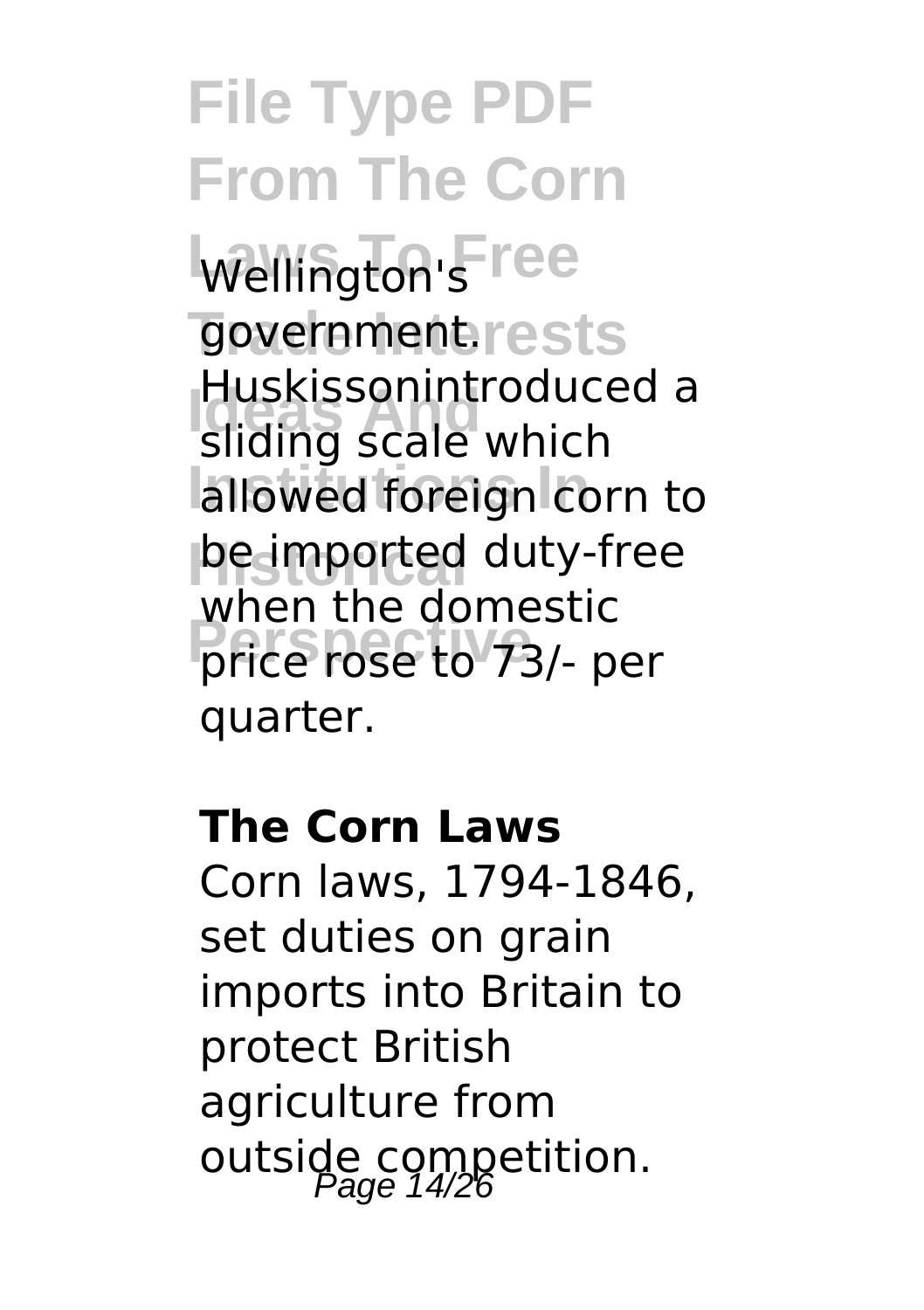**Laws To Free** (In Britain, "corn" is the name for CEREAL S **Ideas And** increased food demands in Britain led **Historical** to revisions giving **Perspective** duties) to colonial over CROPS.) By the 1820s, preference (lower foreign imports, thereby promoting an imperial grain supply.

### **Corn Laws | The Canadian Encyclopedia** The Corn Laws and their Repeal  $P_{\text{a}ae}$  15/26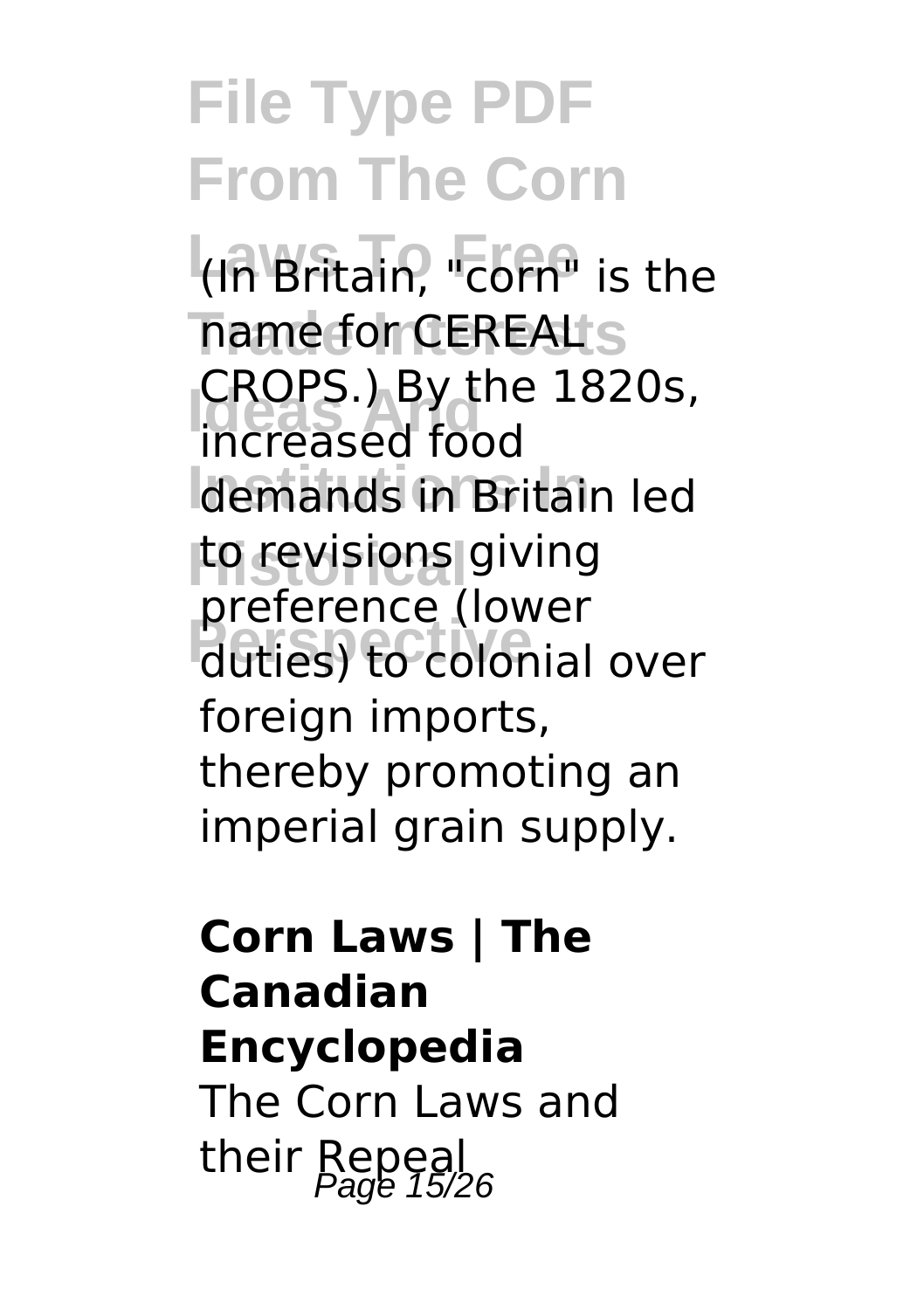### **File Type PDF From The Corn** 1815-1846. Why the 1815 Corn Laws were necessary, and<br>circumstances conspired to force the **Historical** repeal of 1846. David **Pulstice**<br> **Pristory Review Issue** necessary, and why Eastwood | Published in 25 September 1996. To continue reading this article you will need to purchase access to the online archive.

### **The Corn Laws and their Repeal 1815-1846 | History Page 16/26**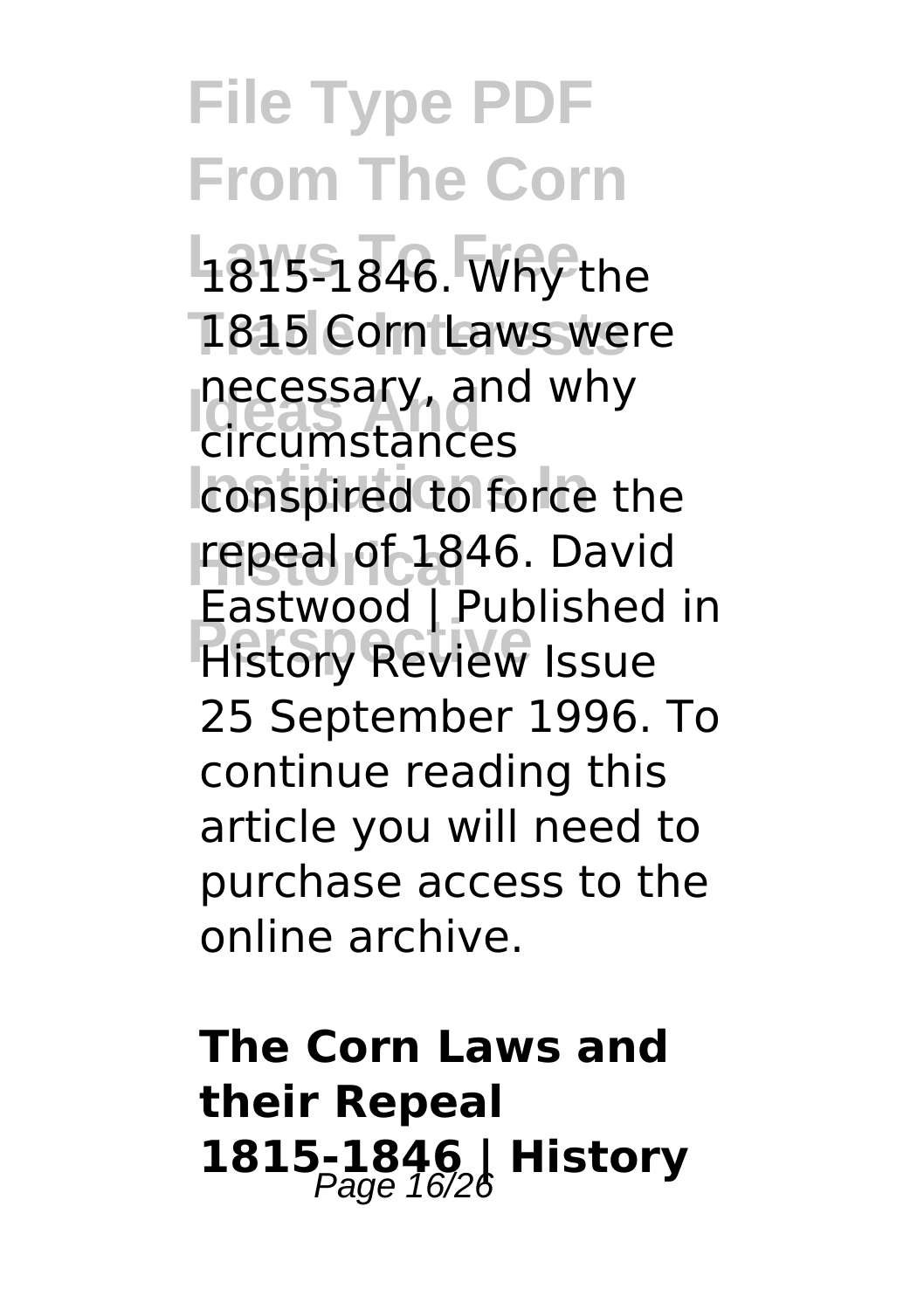**File Type PDF From The Corn Laws To Free Today Enacted in the sts Ideas And** 1815, the Corn Laws **Were tariffs on various Historical** types of grain that **Perspective** agriculture, a sector Importation Act of shielded British dominated by powerful landowners, from foreign competition and forced consumers to pay higher prices. The duties created a classic case of the phenomenon of concentrated benefits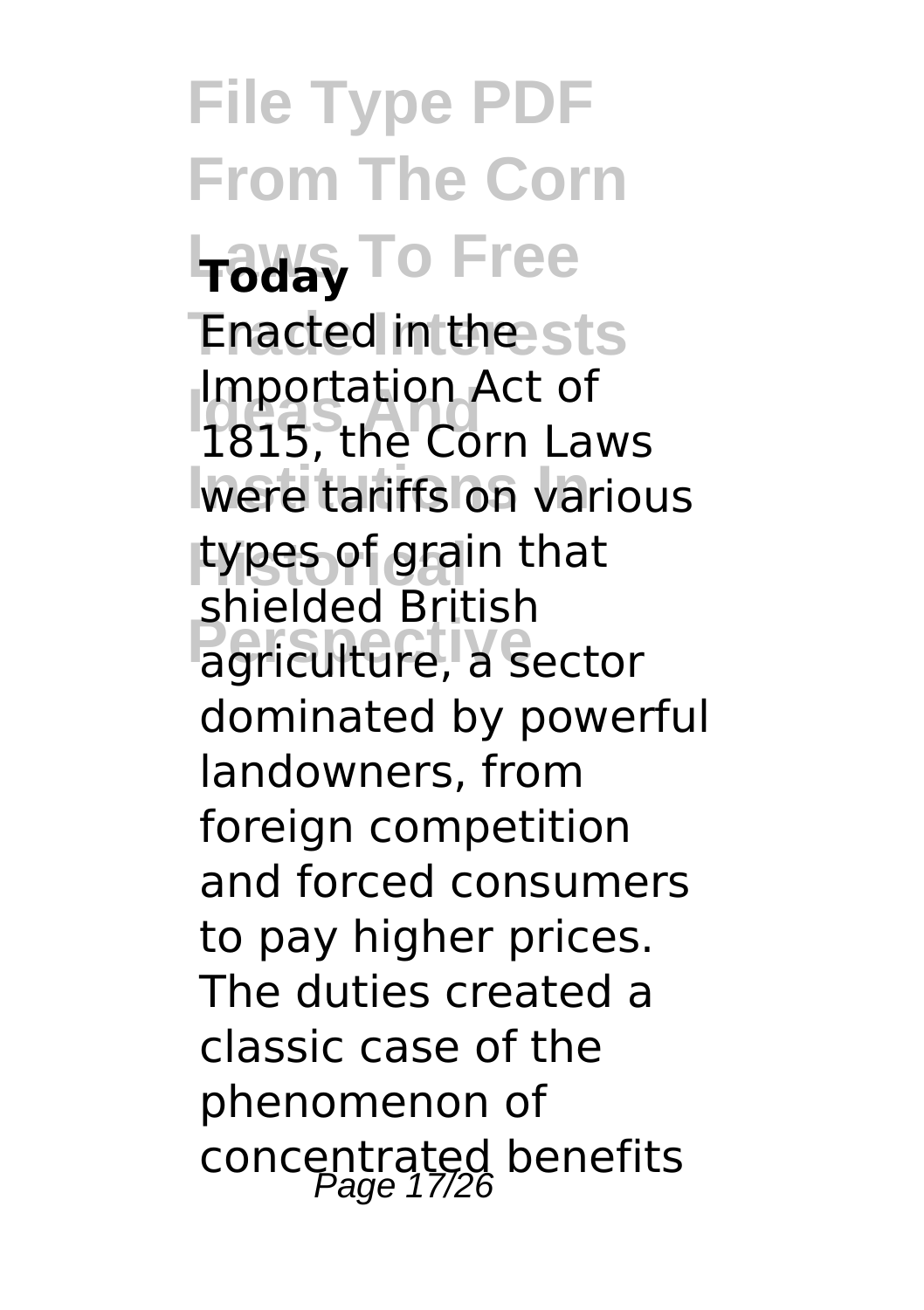**File Type PDF From The Corn** and dispersed costs. **Trade Interests Ideas And Corn Laws? | Mises Institutions In Institute Anti-Corn Law League, Perspective** founded in 1839, **What Crushed the** British organization devoted to fighting England's Corn Laws, regulations governing the import and export of grain. It was led by Richard Cobden, who saw the laws as both morally wrong and economically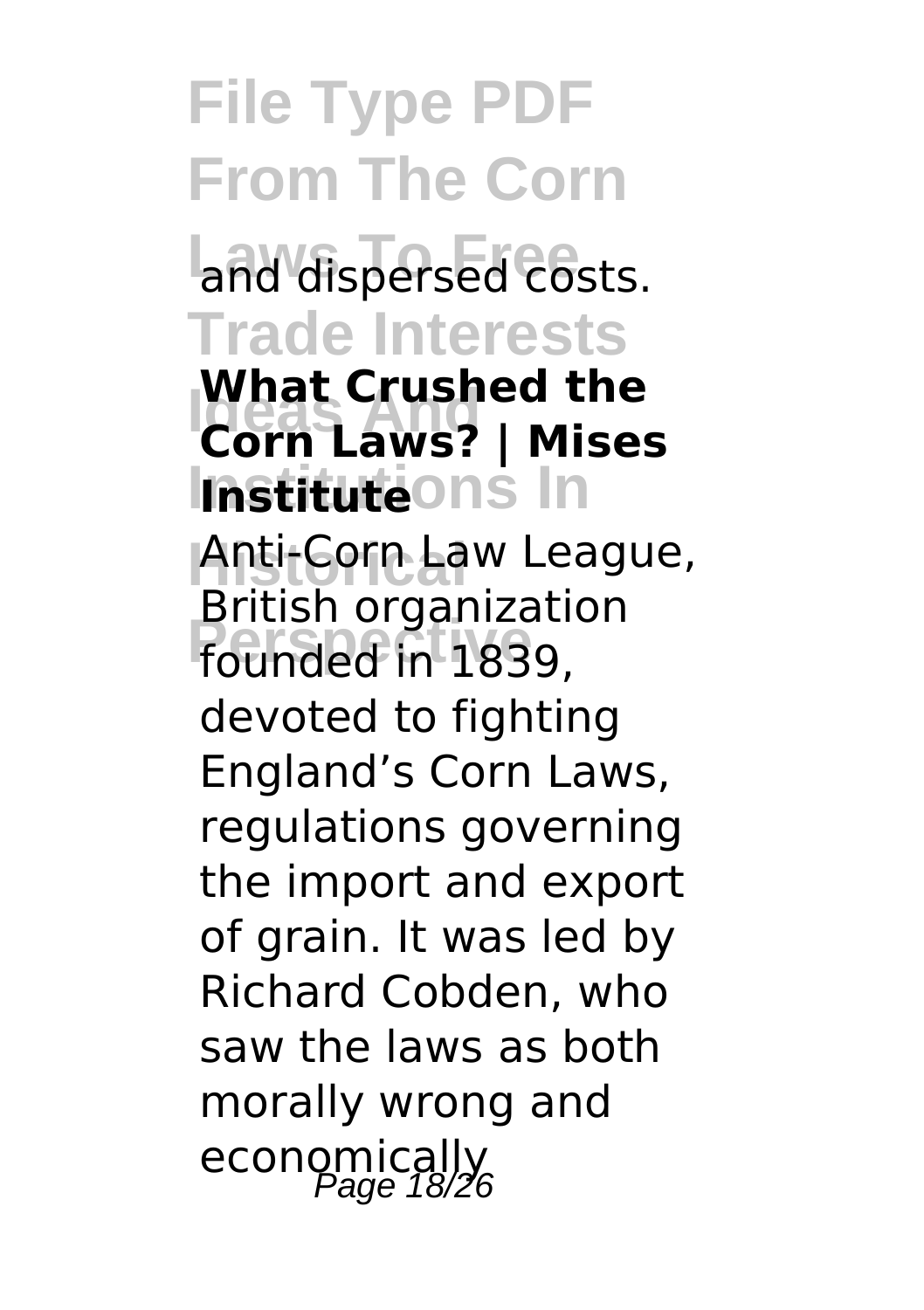damaging. The league **Trade Interests** mobilized the industrial **Ideas And** middle

### **Anti-Corn Law**<sub>n</sub> **Historical League | British Perspective organization ... political**

Overview The Corn Laws were a series of statutes enacted between 1815 and 1846 which kept corn prices at a high level. This measure was intended to protect English farmers from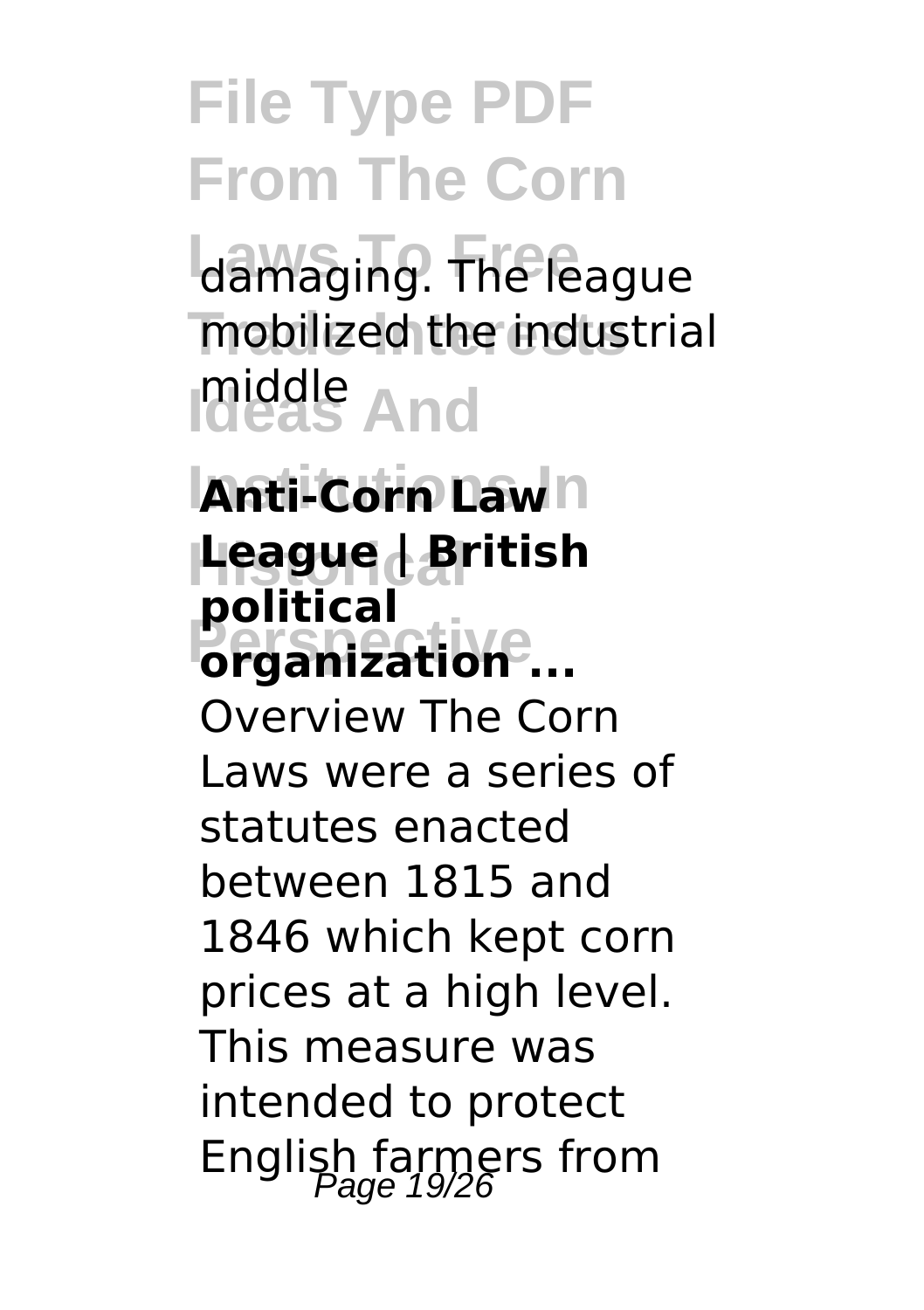cheap foreign imports of grain following the **Ideas And** Wars. Note: in this context "corn" means **Historical** grain of all kinds, not simply the vegetable<br>corn<sup>S</sup>PectIVe end of the Napoleonic corn.

### **The Corn Laws in Victorian England - Britain Express**

Corn laws were regulations in England governing the export and import of grain, all kinds of which were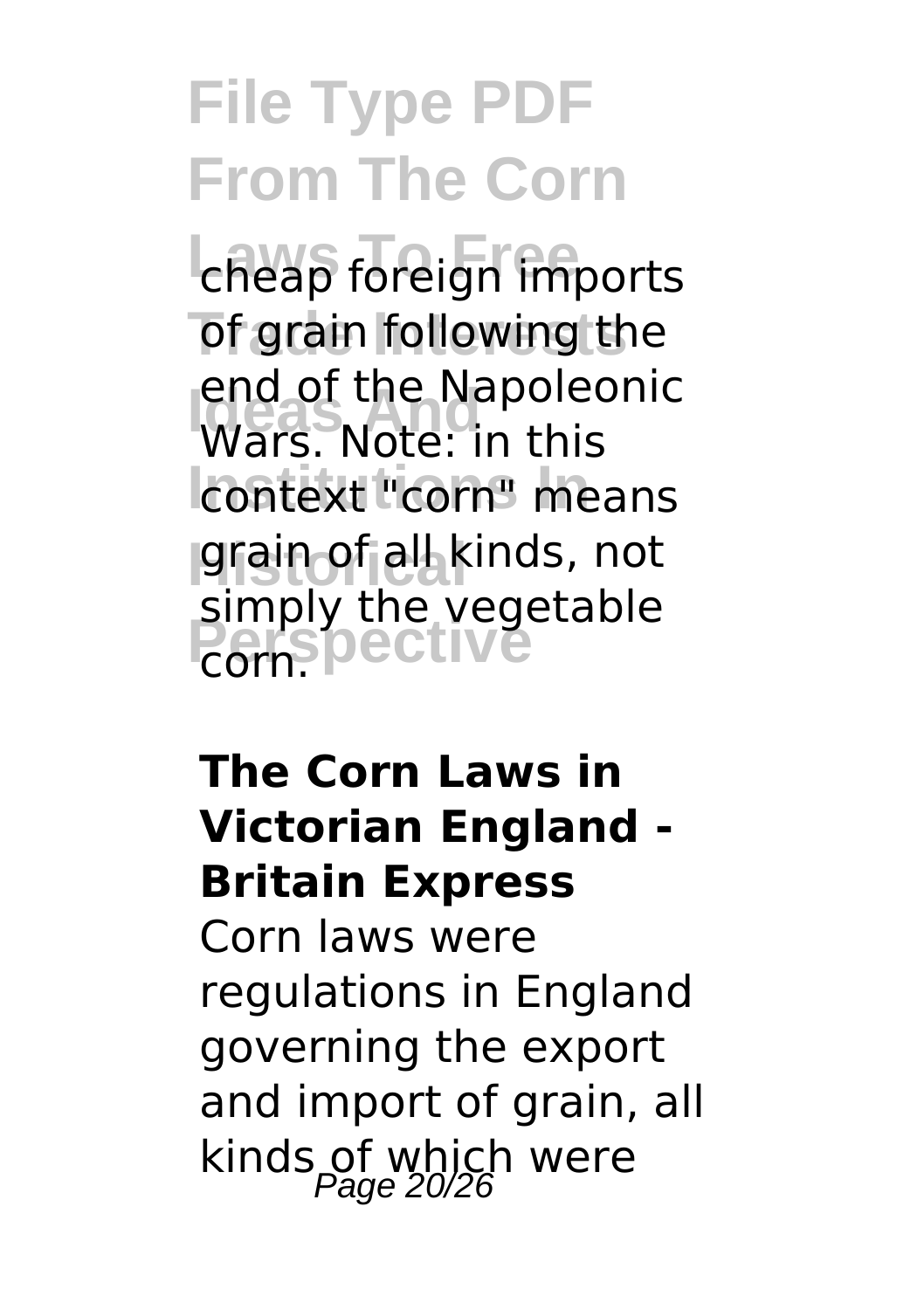**Lailed corn.** The best **Trade Interests** known of the corn laws **Ideas** and the middle of the 19th century. The **Historical** laws were originally **Perspective** to make sure there were those from the government attempts would be enough grain to feed the people.

### **Corn Law - Students | Britannica Kids | Homework Help** Definition of Corn Law : one of a series of laws in force in Great Britain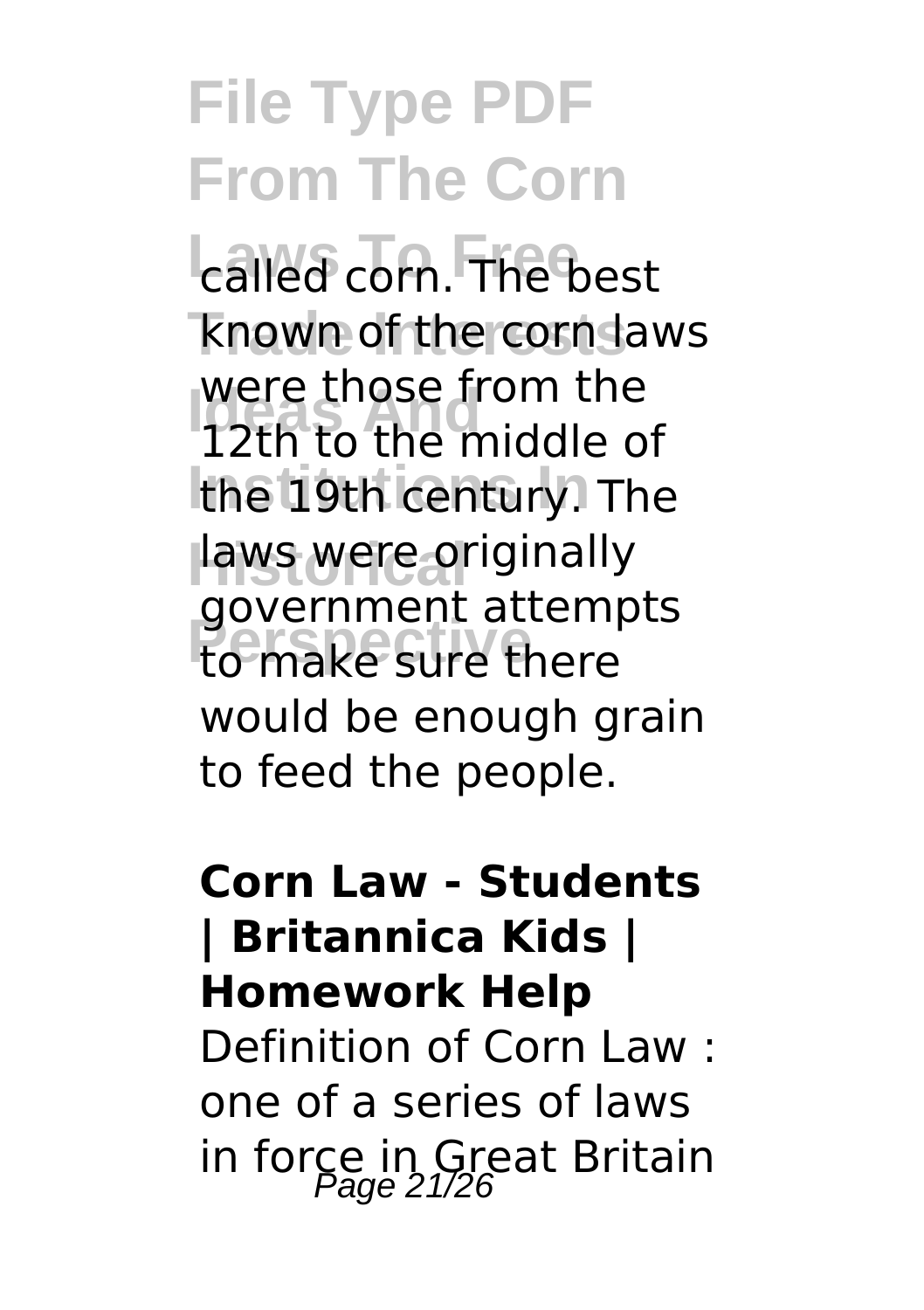before 1846 prohibiting or discouraging the **Importation of grand**<br>First Known Use of **Corn Law 1766, in the meaning defined above** importation of grain

### **Perspective Corn Laws | Definition of Corn Laws by Merriam-Webster**

The Corn Laws were measures enforced in the United Kingdom between 1815 and 1846, which imposed restrictions and tariffs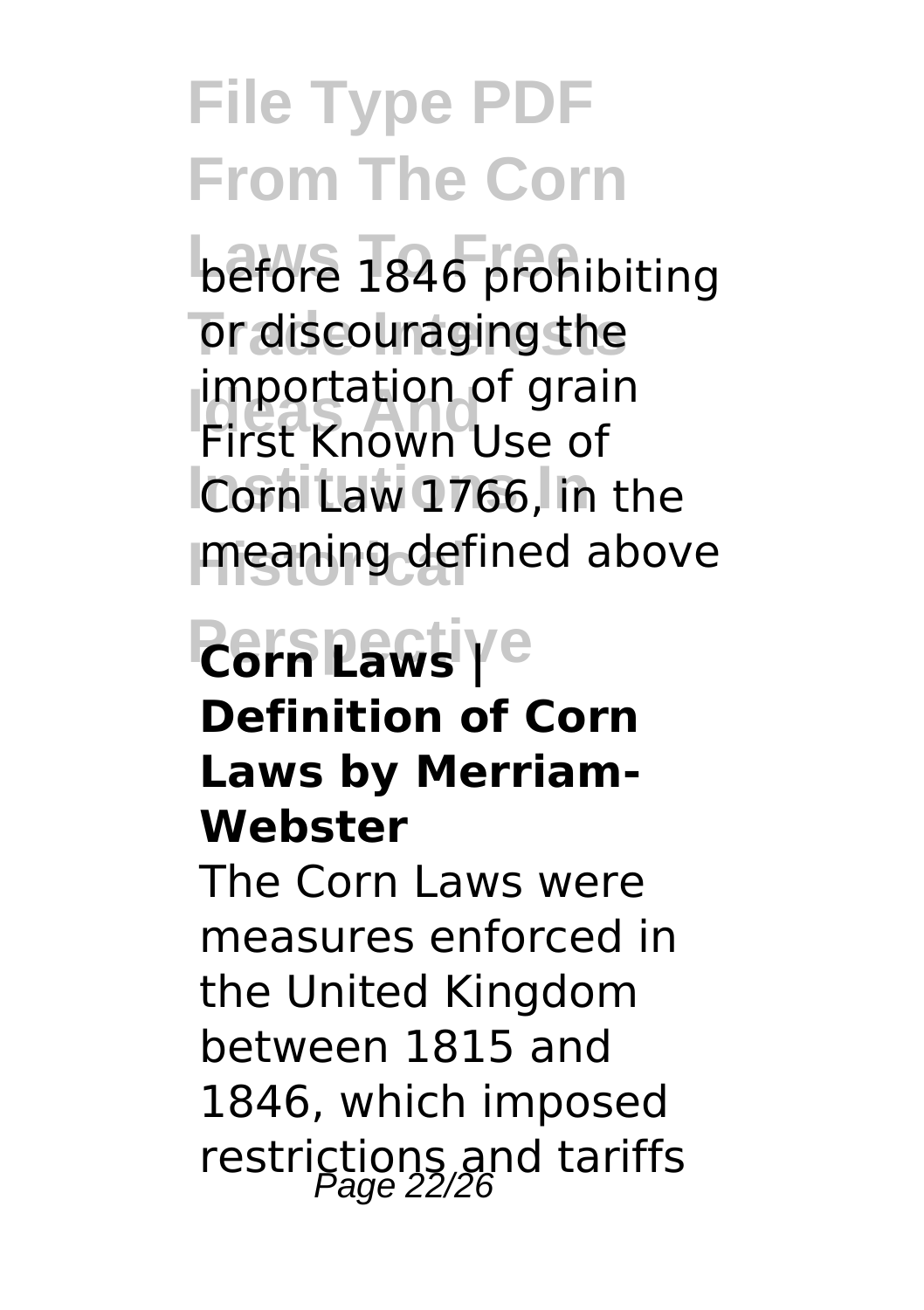on imported grain. They were designed to **Ideas** Keep grain prices re **Iproducersons** In keep grain prices high

### **Historical**

### **Perspective Infogalactic: the Corn Laws planetary knowledge core**

A Corn Lawwas first introduced in Britain in 1804, when the landowners, who dominated Parliament, sought to protect their profits by imposing a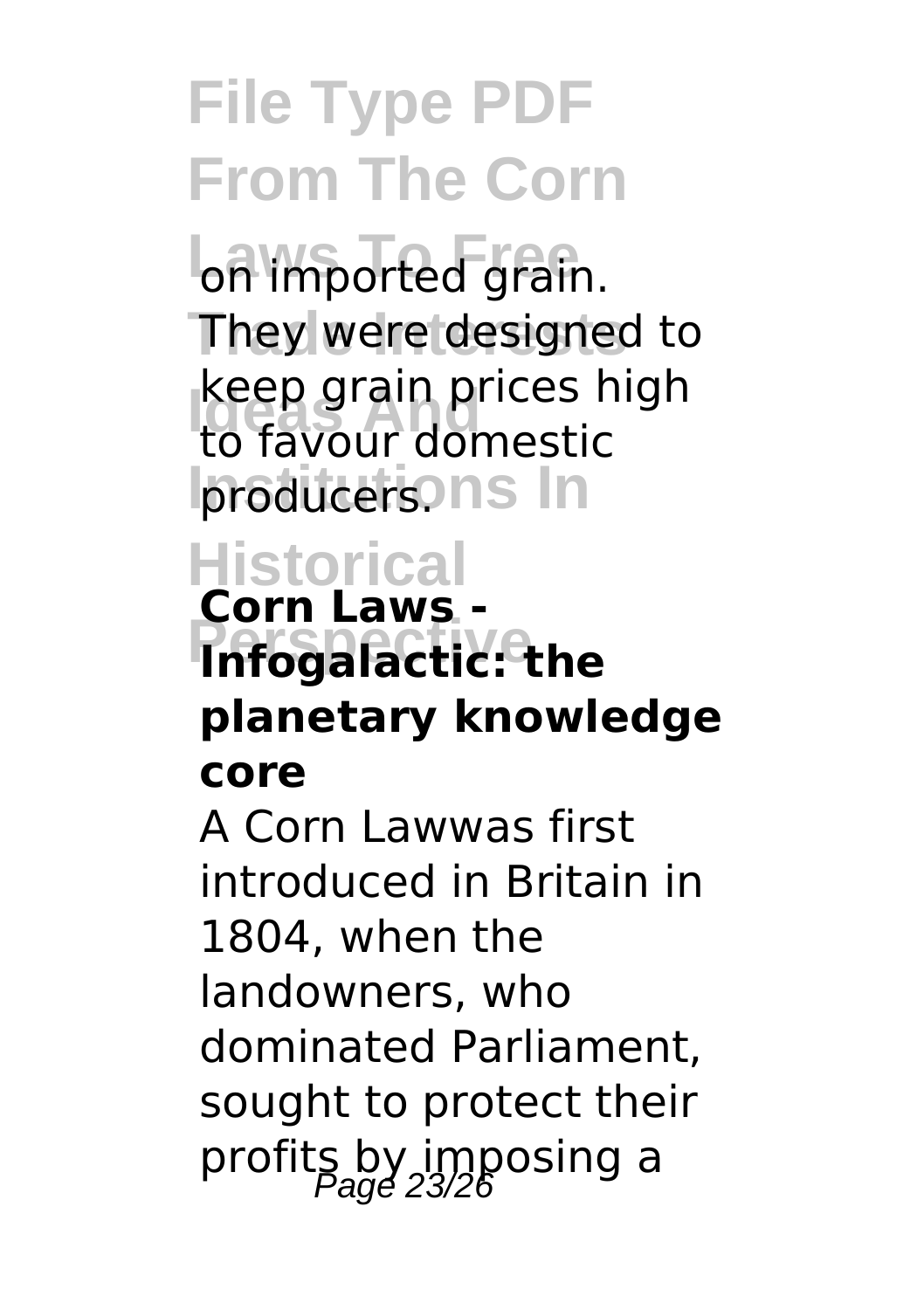duty on imported corn. **During the Napoleonic** wars it had not been<br>possible to import corn **Institutions In** from Europe. This led **Historical** to an expansion of **Perspective** and to high bread Wars it had not been British wheat farming prices.

### **Corn Laws - Spartacus Educational** The Corn Laws are a clear example of how protectionism goes against the public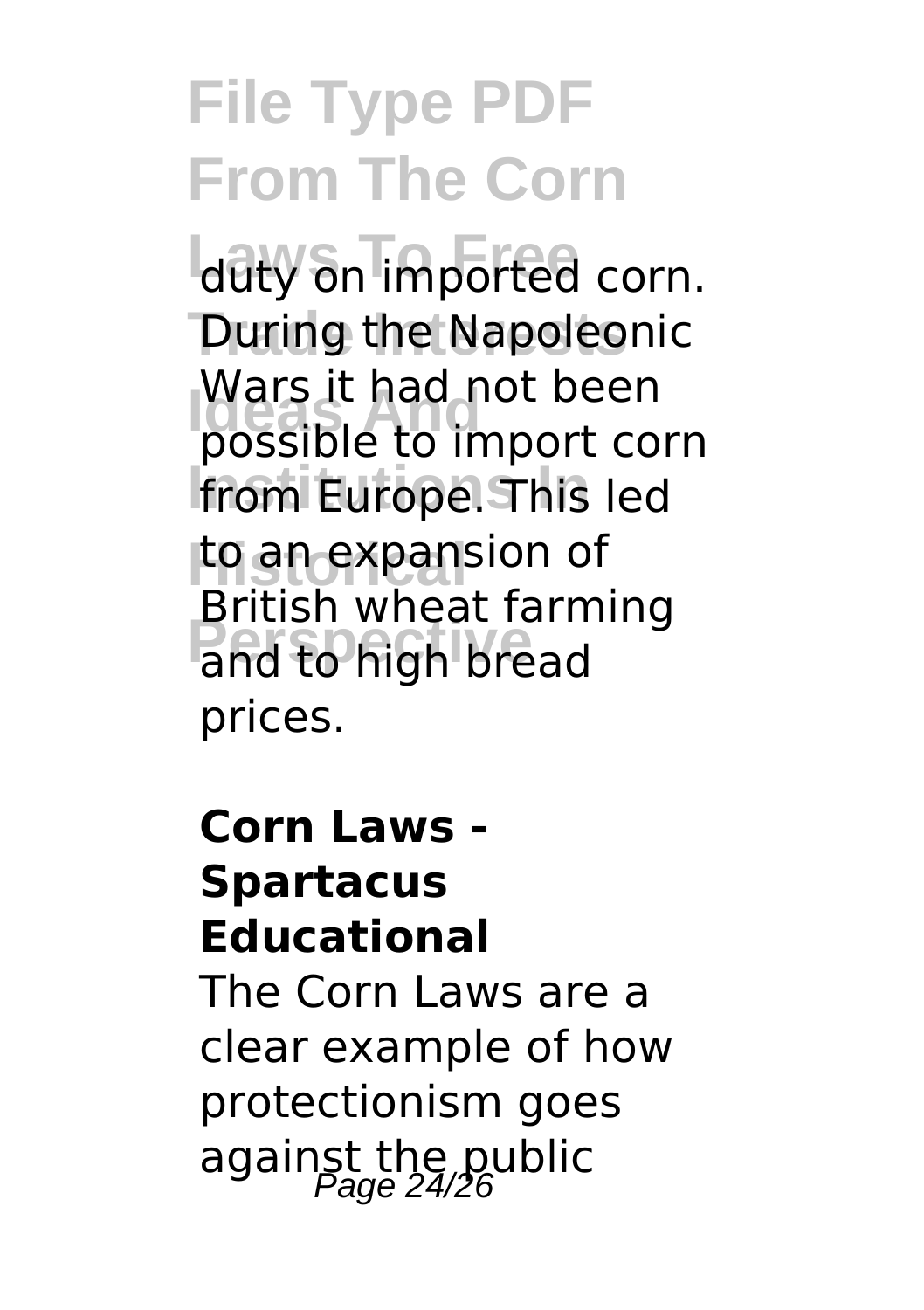interest. \*\*\*\*\* After a decades-long fight to **Law disease, the British Institutions In** parliament finally **voted to repeal them in Peel, in what** cure Britain of the Corn 1846. Prime Minister ended up being an act of political suicide, went against his own party—and the ...

Copyright code: d41d8 cd98f00b204e9800998